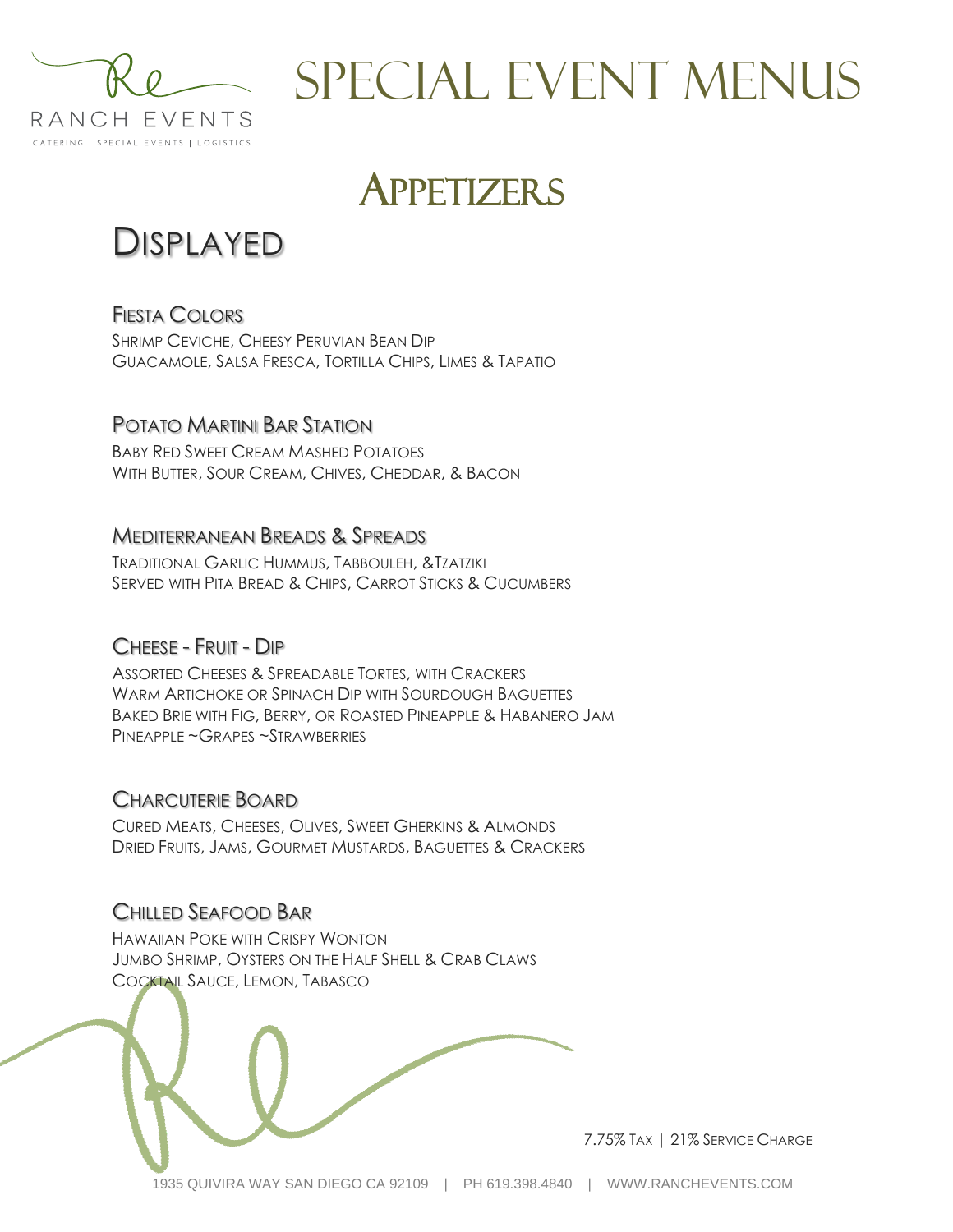

# SPECIAL EVENT MENUS **APPETIZERS**

HONEY BARBECUE MEATBALLS

**ONIONS** 

# TRAY PASSED

#### GARDEN

SPANAKOPITA CAPRESE SKEWERS ROMA TOMATO BRUSCHETTA RASPBERRY & BRIE EN CROUTE ASPARAGUS & BRIE EN CROUTE MANGO & BRIE QUESADILLAS

VEGGIE CORNUCOPIA QUESADILLA ARTICHOKE FILLED MUSHROOM CAPS PARMESAN AND ARTICHOKE HEARTS PUFFS WILD MUSHROOM & FONTINA CHEESE PURSE GRANNY SMITH APPLE & GRUYERE CHEESE EN CROUTE TOMATO BASIL SOUP SHOTS & MINI GRILLED CHEESE

#### BEEF

TERIYAKI BEEF KABOBS MINI BEEF WELLINGTON SWEET & SOUR MEATBALLS PICADILLO EMPANADAS

#### **CHICKEN**

CHICKEN SATAY WITH THAI PEANUT SAUCE SEASONED CHICKEN DRUMETTES WITH RANCH

#### SEAFOOD

CRAB FILLED MUSHROOM CAPS HAWAIIAN POKE ON A CRISPY WONTON MINI CRAB CAKES WITH RÉMOULADE SAUCE LOBSTER WONTONS & PLUM DIPPING SAUCE

#### MIX IT UP

ANTIPASTO SKEWER ASSORTED PETITE QUICHE SPICY CHICKEN EMPANADAS SWEET & SOUR CHICKEN & PINEAPPLE KABOBS

FILLET CROSTINI ~ BLEU CHEESE & CARAMELIZED

BACON WRAPPED SHRIMP SHRIMP TEMPURA WITH SWEET CHILI SAUCE COCONUT SHRIMP WITH SPICY ORANGE MARMALADE

BACON WRAPPED BRUSSELS SPROUTS BACON WRAPPED DATES STUFFED WITH BLUE CHEESE

**SELECT FOUR** 

7.75% TAX | 21% SERVICE CHARGE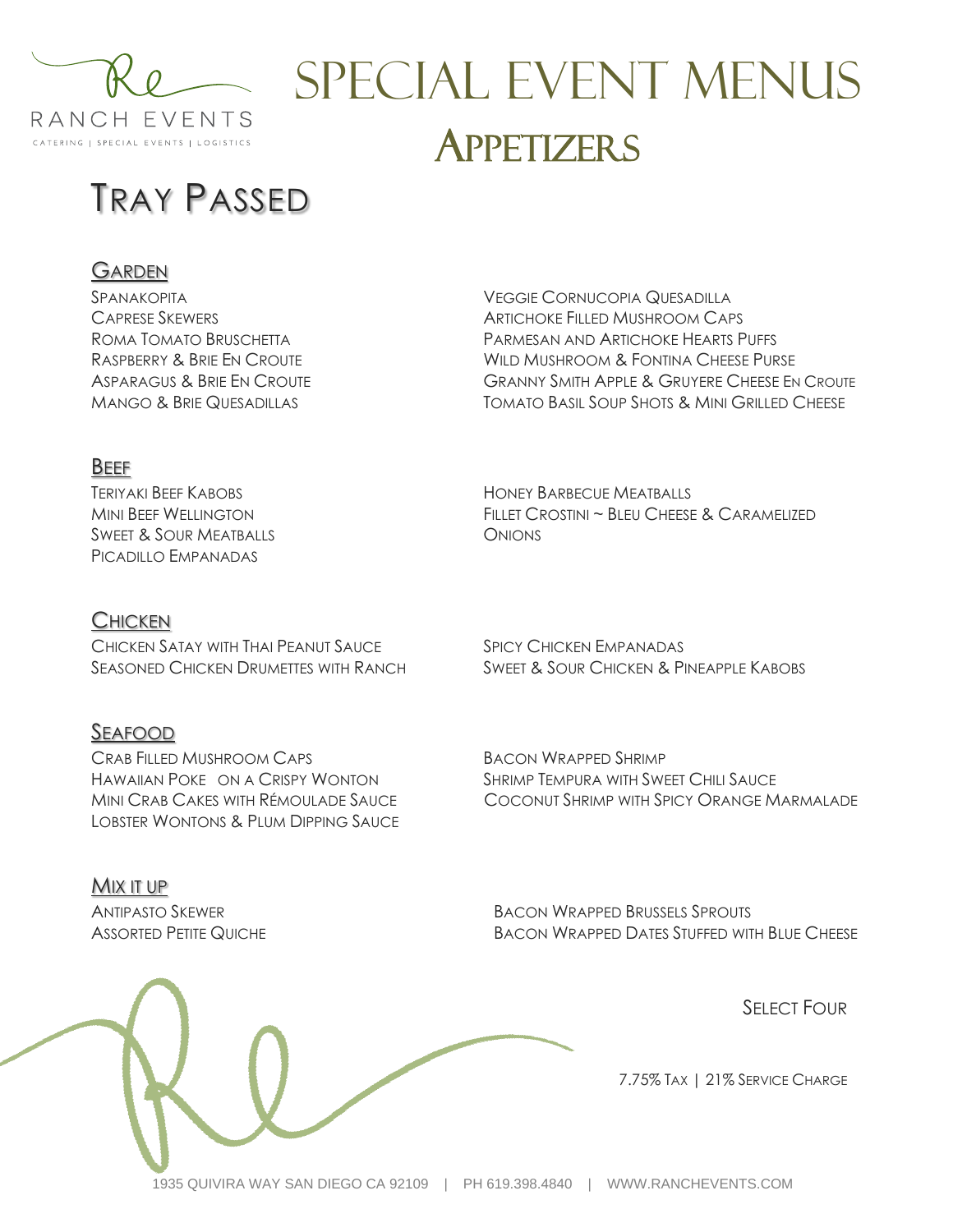

# LATE NIGHT SNACK

#### MINI BREAKFAST BURRITOS

EGGS, BACON, HAM, CHEESE, & SALSA FRESCA

SLIDERS CHOOSE TWO

CHEESEBURGER, BARBECUE BEEF, BARBECUE CHICKEN, OR KAHLUA PORK

#### QUESADILLAS

FLOUR TORTILLAS, MONTEREY & JACK CHEESE BLEND TOPPINGS: CHICKEN, SALSA FRESCA, GUACAMOLE, & SOUR CREAM

## LOADED FRIES & TOTS

HOMEMADE CHILI, CHEDDAR CHEESE, ONIONS, SOUR CREAM KETCHUP, FLAVORED SALTS, TAPATIO, & CHOLULA SAUCE

#### STREET TACOS

CARNE ASADA & POLLO ASADO BLENDED SALSAS, SALSA FRESCA, GUACAMOLE, SOUR CREAM CILANTRO, ONIONS, & LIMES

**MINI PANINI** CHOOSE TWO REUBEN ON RYE TUNA MELT ON SOURDOUGH TURKEY - SWISS & CRANBERRY SAUCE ON SOURDOUGH PORTOBELLO - SUNDRIED TOMATOES, MOZZARELLA & PESTO ON ITALIAN BREAD GRILLED CHICKEN WITH BRIE - APPLES & ORANGE FIG SPREAD ON MULTIGRAIN

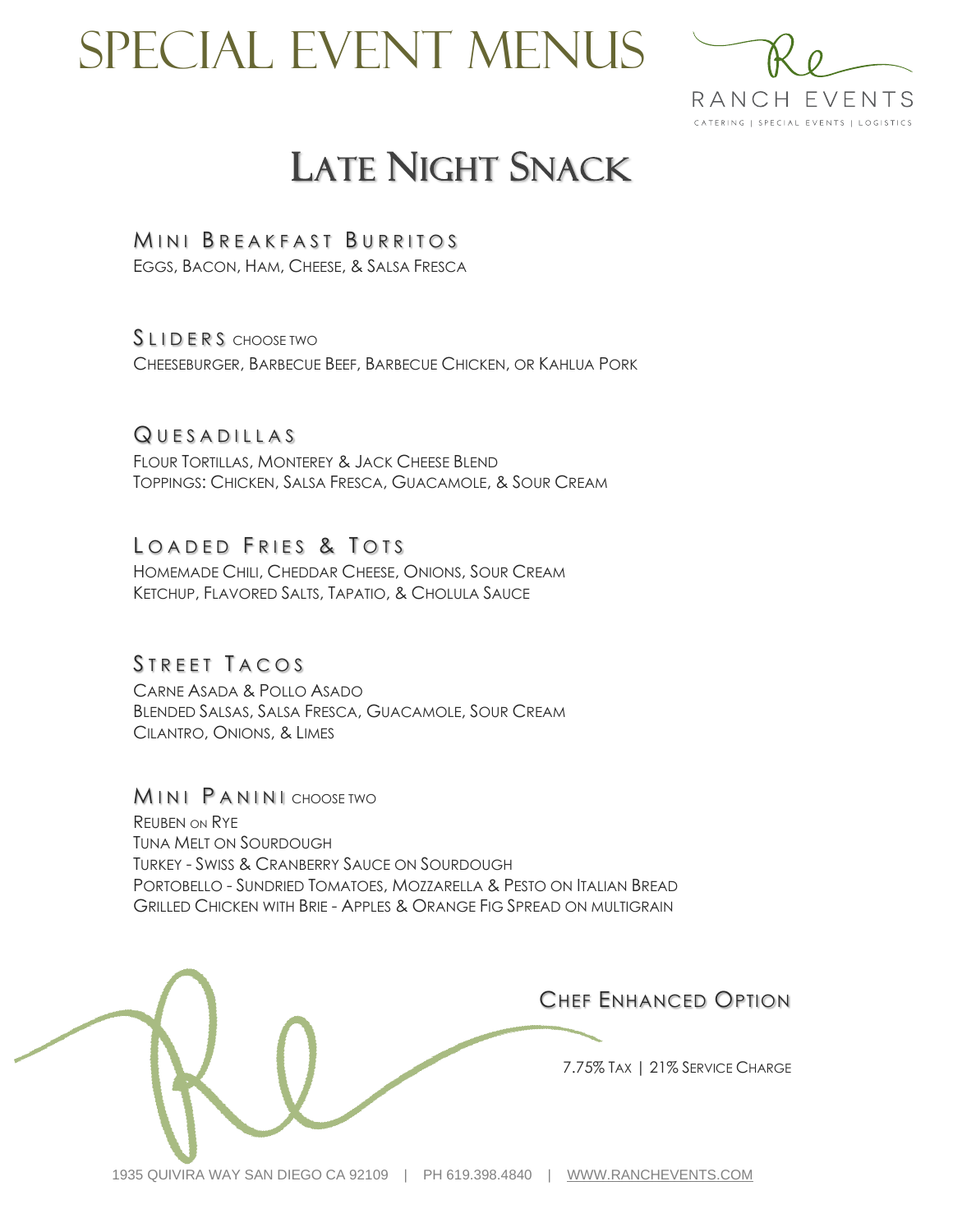



#### **BEEF SELECTIONS**

POT ROAST SLOW COOKED UNTIL TENDER WITH RICH BROWN GRAVY

SEASONED BARON OF BEEF CARVED ON SITE WITH AU JUS & CREAMY HORSERADISH

\*SEASONED TRI TIP COOKED MEDIUM & SERVED WITH AU JUS

\*SHORT RIBS BRAISED WITH WINE & ROASTED VEGETABLES

\*RIB EYE STEAK GRILLED ON SITE WITH MUSHROOMS & ONIONS

\*FLAT IRON STEAK SERVED MEDIUM WITH BORDELAISE SAUCE

\*SLOW ROASTED PRIME RIB SERVED MEDIUM WITH AU JUS & CREAMY HORSERADISH

\*BEEF WELLINGTON FILET MIGNON WRAPPED IN PUFF PASTRY WITH MUSHROOMS & SHALLOTS

\*FILET MIGNON SERVED MEDIUM WITH PORT WINE REDUCTION OR CREAMY BÉARNAISE SAUCE

#### **CHICKEN SELECTIONS**

CHICKEN PICCATA LIGHTLY BREADED & SAUTÉED BREAST OF CHICKEN TOPPED WITH ARTICHOKES, CAPERS & CHARDONNAY SAUCE

CHICKEN BREAST DIJON WITH OUR SPECIAL DIJON SAUCE

CHICKEN COQ AU VIN AIRLINE STYLE BRAISED WITH RED WINE, BACON, CARROTS, & PEARL ONIONS

MEDITERRANEAN CHICKEN APPLE WOOD SMOKED BACON WRAPPED CHICKEN BREAST STUFFED WITH CREAM CHEESE, SUN DRIED TOMATOES & CHIVES SERVED WITH CHAMPAGNE BEURRE BLANC

CHICKEN CORDON BLEU SWISS CHEESE & SAVORY HAM STUFFED CHICKEN BREAST WITH CHARDONNAY SAUCE

STUFFED CHICKEN MARSALA ITALIAN HERB ENCRUSTED CHICKEN BREAST STUFFED WITH MOZZARELLA, RICOTTA, & SUN DRIED TOMATOES SERVED WITH CREAMY MARSALA MUSHROOM SAUCE

### **PORK SELECTIONS**

HONEY GLAZED HAM

APPLE STUFFED PORK TENDERLOIN SLOW ROASTED & SERVED WITH SWEET FRUIT GLAZE OR SAVORY ROSEMARY & THYME GRAVY

### **SEAFOOD SELECTIONS**

MAHI-MAHI GRILLED, GINGER SOY GLAZED

**TILAPIA GRILLED, PARMESAN ENCRUSTED** 

**SHRIMP ITALIAN STYLE OVER ANGEL HAIR PASTA** 

\*HALIBUT PAN SEARED WITH LEMON DILL SAUCE

**\*SEA BASS GRILLED, SERVED WITH LEMON GARLIC SAUCE** 

\*SALMON SERVED WITH CREAMY LEMON DILL SAUCE, GARLIC LEMON BUTTER, OR SUGAR SPICED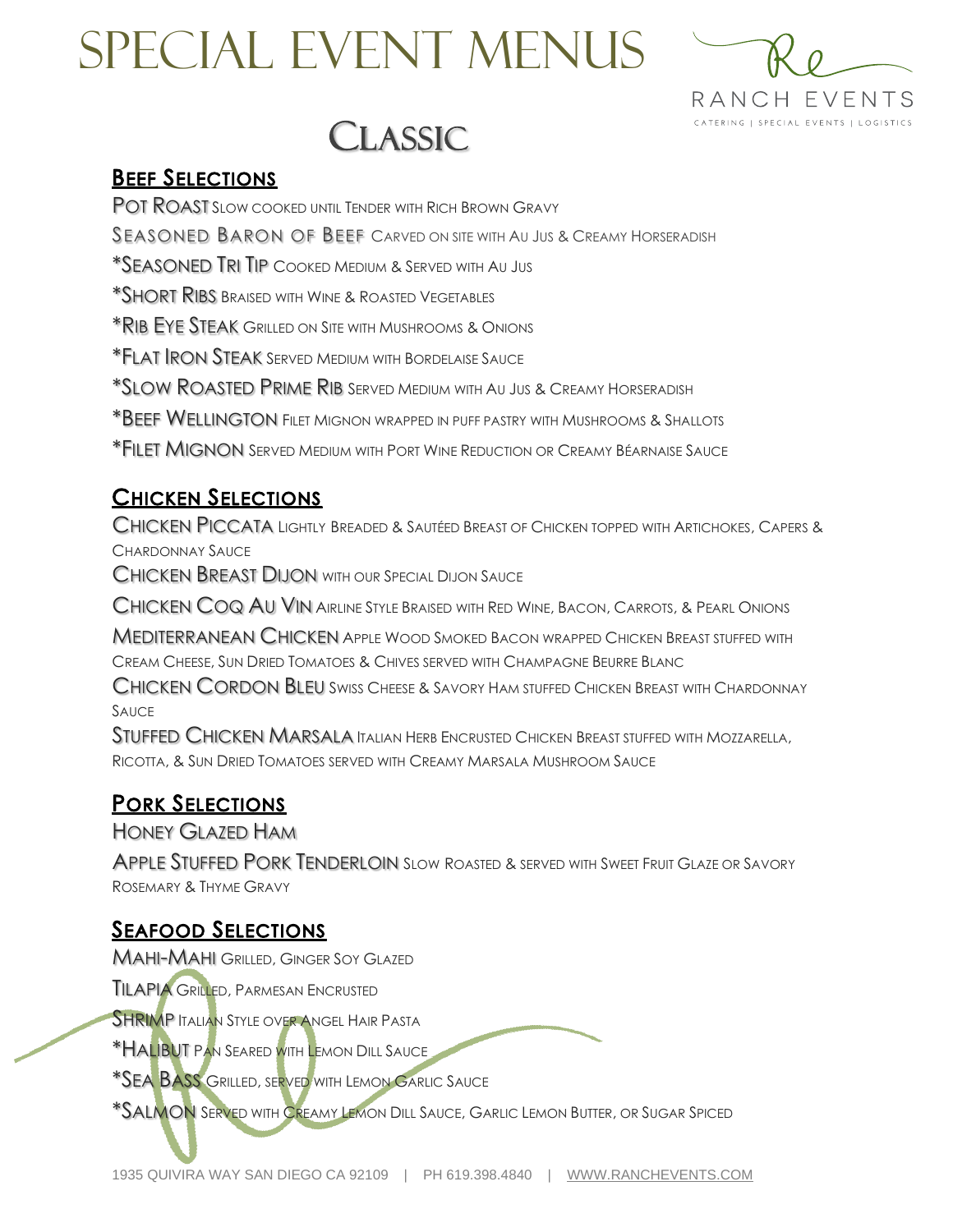

### **VEGETARIAN SELECTIONS**

VEGGIE LASAGNA MUSHROOMS, SPINACH, & ZUCCHINI MEDLEY, LAYERED WITH RICOTTA & MOZZARELLA CHEESE, SERVED WITH CHICAGO WHITE SAUCE, OR MARINARA SAUCE & PARMESAN CHEESE PORTABELLA WELLINGTON GRILLED PORTOBELLO & VEGGIES, MOZZARELLA CHEESE, & MARINARA SAUCE WRAPPED AND BAKED IN DELICATE PUFF PASTRY AND SERVED WITH CREAMY PESTO SAUCE SPINACH & MUSHROOM PASTA ROLL UP SERVED WITH CREAMY ALFREDO SAUCE

#### **SIDES** CHOOSE TWO

SWEET CREAM MASHED POTATOES • NAPOLEON POTATOES • TWICE BAKED POTATOES • ROASTED RED POTATOES  $\cdot$  WILD RICE PILAF  $\cdot$  5 GRAIN RICE  $\cdot$ LEMON BROWN RICE WITH GARLIC & THYME • WHOLE MINI CARROTS • ASPARAGUS SQUASH BOAT • BRUSSELS SPROUTS WITH BACON • ROASTED BUTTERNUT SQUASH • GRILLED VEGGIE SLABS

## **SALADS**

CAESAR FRESH TOSSED ON SITE POACHED PEAR SPRING MIX WITH CRANBERRIES, CRUMBLED BLEU CHEESE, & BALSAMIC VINAIGRETTE ROMA TOMATO BASIL ROMA TOMATOES, MOZZARELLA CHEESE, FRESH BASIL, & ITALIAN DRESSING SPINACH APPLE ALMOND WITH FETA CHEESE & CHAMPAGNE VINAIGRETTE

ASSORTED DINNER ROLLS WITH BUTTER

**MENU INCLUDES: LINEN, CHINA, FLATWARE, AND GLASSWARE** 

## **SERVICE STYLES**

BUFFETS -TWO ENTREES, TWO SIDES, TWO SALADS FAMILY STYLE MEALS - TWO ENTREES, TWO SIDES, ONE SALAD SEATED MEALS - ONE OR TWO ENTREES, TWO SIDES, ONE SALAD \*INDICATES UPGRADE/MARKET PRICE

21% SERVICE CHARGE | 7.75% SALES TAX

## GOURMET COFFEE BAR

REGULAR AND DECAFFEINATED COFFEE SERVED WITH CREAM, SUGAR & ASSORTED SYRUPS

#### BEVERAGE STATION

SWEET OR UNSWEETENED TEA, LEMONADE, ICED WATER, PASSION FRUIT & TROPICAL SYRUP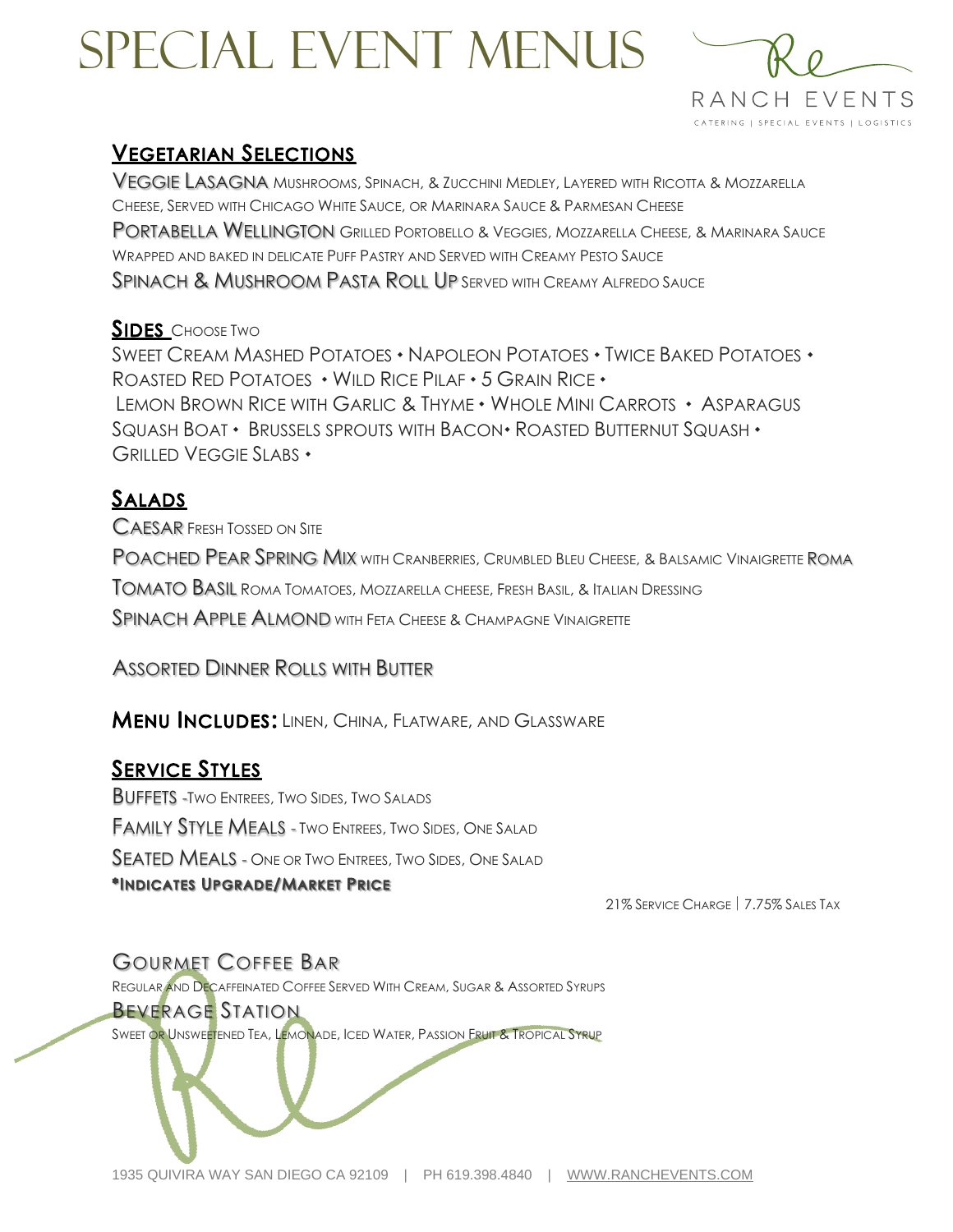



# TASTE OF MEXICO

#### **BEEF SELECTIONS**

CARNE ASADA MARINATED & GRILLED ON SITE **BEEF ENCHILADAS** WITH MEXICAN BLEND QUESO CHOOSE SALSA ROJA, VERDE, SUIZAS, OR CHILE POBLANO BARBACOA SLOW COOKED WITH TRADITIONAL BARBACOA SAUCE BEEF FAJITAS SEASONED & GRILLED ON SITE SIZZLING WITH PEPPERS, ONIONS, & ZUCCHINI

## **CHICKEN SELECTIONS**

**POLLO ASADO MARINATED & GRILLED ON SITE** CHICKEN ENCHILADAS WITH MEXICAN BLEND QUESO CHOOSE SALSA ROJA, VERDE, SUIZAS, OR CHILE POBLANO CHICKEN FAJITAS SEASONED & GRILLED ON SITE SIZZLING WITH PEPPERS, ONIONS, & ZUCCHINI AIRLINE CHICKEN BREAST WITH CREAMY CHIPOTLE, CREAMY CILANTRO, OR POBLANO SAUCE

## **PORK SELECTIONS**

COSTILLAS – RIB TIPS WITH SALSA VERDE TRADITIONAL STYLE CARNITAS WITH ONIONS, LIMES, CILANTRO & SALSA VERDE

## **SEAFOOD SELECTIONS**

\*GRILLED TEQUILA LIME SHRIMP SKEWERS \*GRILLED SALMON WITH CHILE LIME \*SHRIMP ENCHILADAS WITH MEXICAN BLEND QUESO CHOOSE SALSA ROJA, VERDE, SUIZAS, OR CHILE POBLANO \*SHRIMP FAJITAS SEASONED & GRILLED ON SITE SIZZLING WITH PEPPERS, ONIONS, & ZUCCHINI

### **VEGETARIAN SELECTIONS**

CHILE RELLENO WITH TRADITIONAL TOMATO SAUCE, ONIONS, & PEPPERS

#### SOUTHWEST POBLANO STUFFED PEPPER

CHEESE ENCHILADAS WITH MEXICAN BLEND QUESO CHOOSE SALSA ROJA, VERDE, SUIZAS, OR CHILE POBLANO

VEGGIE FAJITAS SEASONED & GRILLED ON SITE SIZZLING WITH PEPPERS, ONIONS, & ZUCCHINI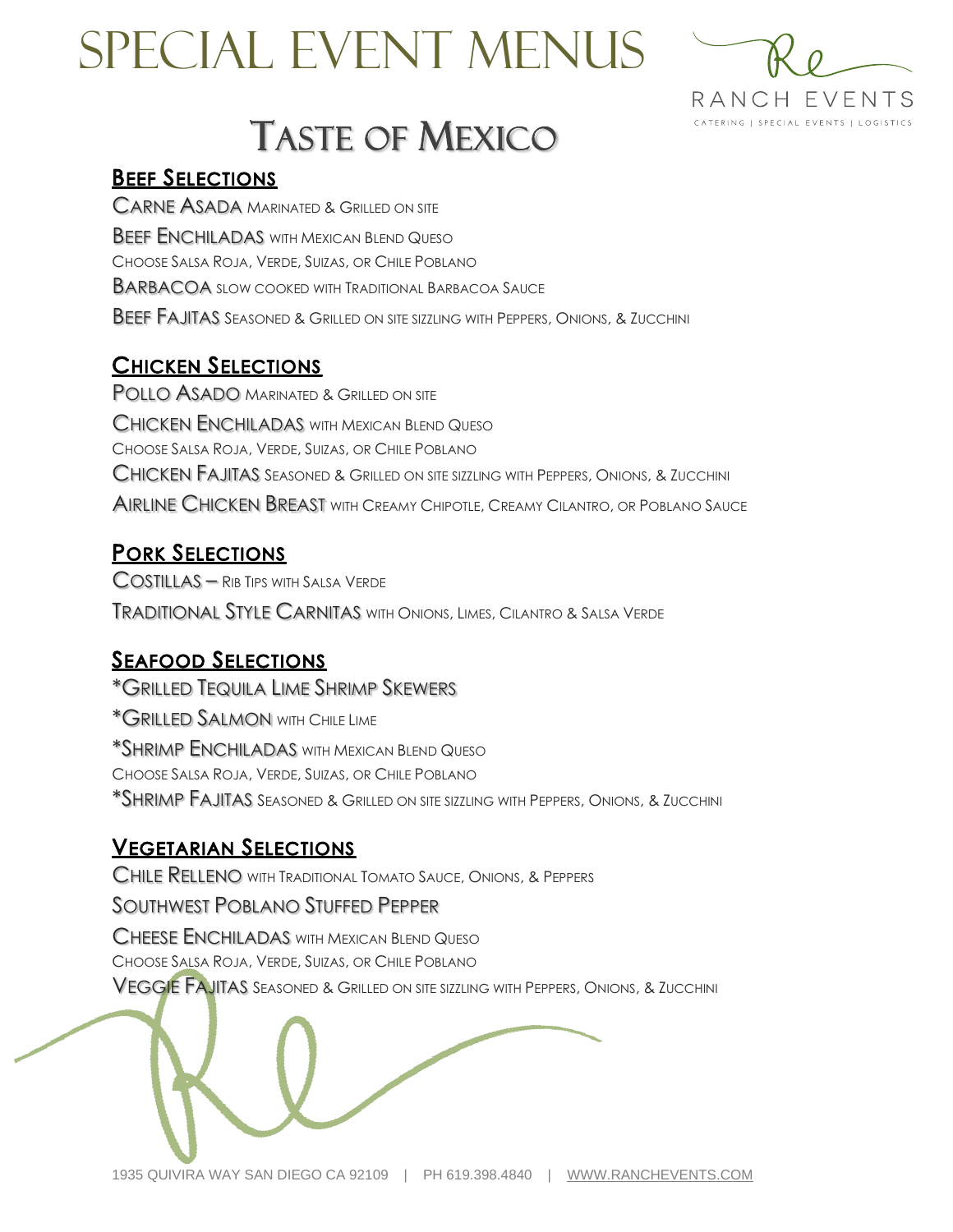

**SIDES** CHOOSE TWO TRADITIONAL SPANISH RICE • MONTEREY CHILE RICE • CILANTRO LIME RICE • PERUVIAN REFRIED CHEESY BEANS • SOUTHWEST BLACK BEANS • FRIJOLES RANCHEROS • MEXICAN PINTO BEANS • CALABACITAS • CORN SUCCOTASH

## **SALADS**

CAESAR FRESH TOSSED ON SITE

CORN CONFETTI BLACK BEANS, BELL PEPPER CONFETTI, CILANTRO, ONION WITH CRISPY TORTILLA STRIPS & CITRUS **VINAIGRETTE** FIESTA CRISPY ROMAINE LETTUCE, PICO DE GALLO, ROASTED CORN, CRISPY TORTILLA STRIPS & JACK CHEESE WITH CREAMY CHIPOTLE DRESSING MEXICAN CAESAR CRISP ROMAINE LETTUCE, PICO DE GALLO, CRISPY TORTILLA STRIPS & COTIJA CHEESE TOSSED WITH

CAESAR CILANTRO LIME DRESSING

FLOUR & CORN TORTILLAS \*HOMEMADE WITH TORTILLA MAKER \*CRISPY TORTILLA CHIPS, SALSA FRESCA, & GUACAMOLE

**MENU INCLUDES: LINEN, CHINA, FLATWARE, AND GLASSWARE** 

### **SERVICE STYLES**

BUFFET MEALS -TWO ENTREES, TWO SIDES, TWO SALADS FAMILY STYLE MEALS - TWO ENTREES, TWO SIDES, ONE SALAD SEATED MEALS - ONE OR TWO ENTREES, TWO SIDES, ONE SALAD \*INDICATES UPGRADE/MARKET PRICE

21% SERVICE CHARGE | 7.75% SALES TAX

#### GOURMET COFFEE BAR

REGULAR AND DECAFFEINATED COFFEE SERVED WITH CREAM, SUGAR & ASSORTED SYRUPS BEVERAGE STATION SWEET OR UNSWEETENED TEA, LEMONADE, ICED WATER, PASSION FRUIT & TROPICAL SYRUP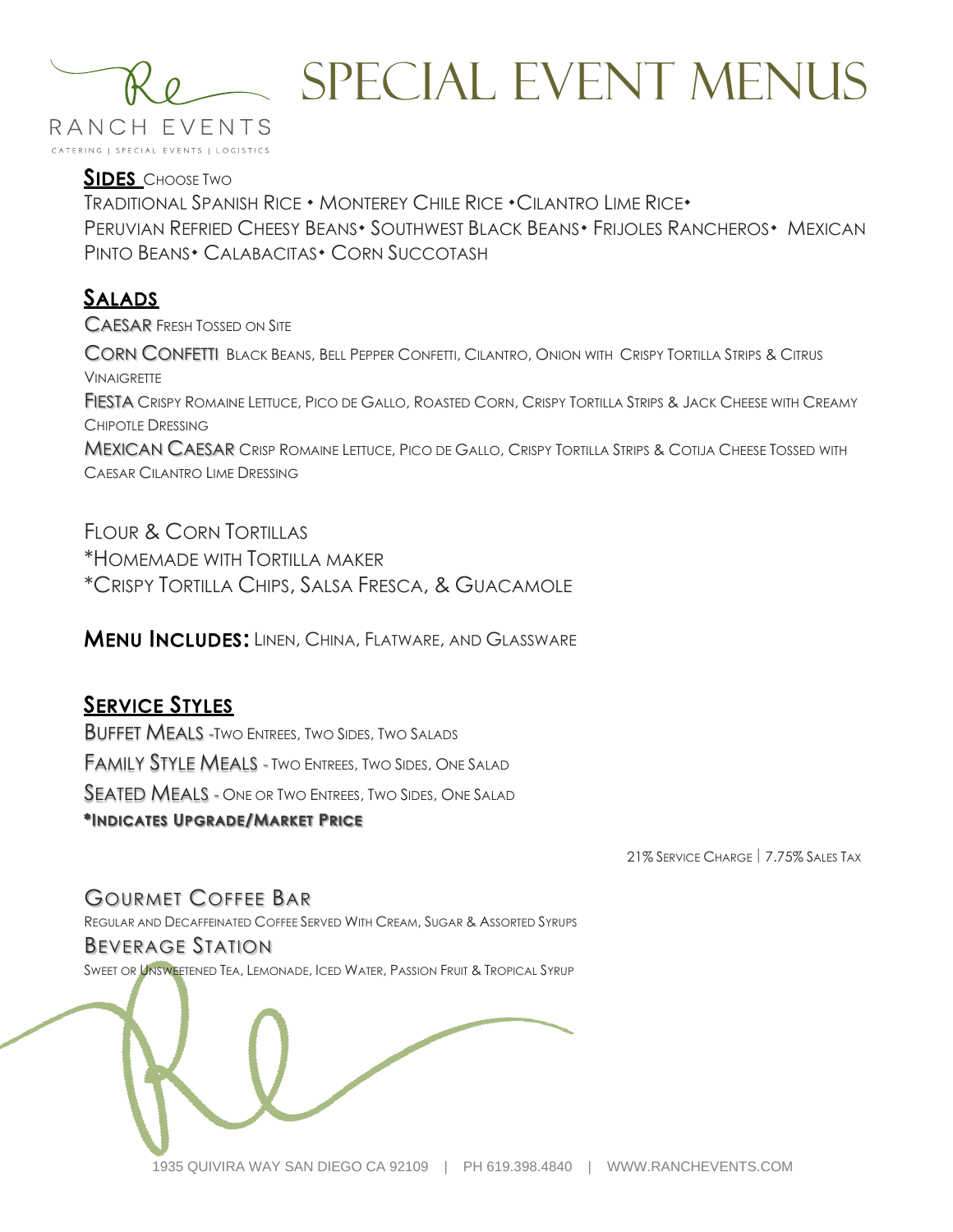

# SPECIAL EVENT MENUS TOSCANO

## **BEEF SELECTIONS**

ITALIAN MEATBALLS HERBED & SIMMERED IN OUR CLASSIC MARINARA SAUCE

BEEF LASAGNA LAYERED PASTA & LEAN GROUND BEEF WITH CREAMY RICOTTA, MOZZARELLA & PARMESAN CHEESE

\*ITALIAN STYLE SHORT RIBS –TENDER RIBS BRAISED IN OUR TOMATO WINE SAUCE

\*BEEF BRACIOLE TENDER FLANK STEAK ROLLED WITH ITALIAN HERBS & ITALIAN CHEESES SIMMERED WITH TRADITIONAL TOMATO WINE SAUCE

## **CHICKEN SELECTIONS**

CHICKEN FRANCESE WITH LEMONY WHITE WINE CREAM SAUCE

TUSCAN GARLIC CHICKEN WITH CREAMY GARLIC SAUCE WITH SPINACH & SUNDRIED TOMATOES

MARGHERITA CHICKEN BREAST TOPPED WITH PESTO, MOZZARELLA CHEESE, & CHERRY TOMATOES

CHICKEN PARMESAN BAKED CHICKEN BREAST ENCRUSTED WITH SEASONED PARMESAN & TOPPED WITH TRADITIONAL MARINARA

CHICKEN PICCATA LIGHTLY BREADED & SAUTÉED BREAST OF CHICKEN TOPPED WITH ARTICHOKES, CAPERS & CHARDONNAY SAUCE

STUFFED CHICKEN MARSALA FILLED WITH ITALIAN CHEESES, SUNDRIED TOMATOES, & PARSLEY WITH MARSALA WINE SAUCE

## **PORK SELECTIONS**

ITALIAN SAUSAGE THICK CUT GRILLED MEDALLIONS PORK SCALOPPINI PAN FRIED PORK CUTLETS WITH CREAMY LEMON SAUCE & CAPERS

## **SEAFOOD SELECTIONS**

\*GRILLED SALMON WITH CREAMY GARLIC BUTTER SAUCE \*SHRIMP SCAMPI SAUTÉED WITH BUTTER, GARLIC, LEMON, WHITE WINE, PARSLEY, & PARMESAN CHEESE

### **VEGETARIAN SELECTIONS**

VEGGIE LASAGNA CHOOSE ALFREDO, VODKA, MARINARA, CREAMY PESTO, OR TOMATO BASIL SAUCE CHEESE TORTELLINI CHOOSE ALFREDO, VODKA, MARINARA, CREAMY PESTO, OR TOMATO BASIL SAUCE EGGPLANT PARMESAN GRILLED AND LAYERED WITH MOZZARELLA AND CLASSIC MARINARA SAUCE FOUR CHEESE RAVIOLI CHOOSE ALFREDO, VODKA, MARINARA, CREAMY PESTO, OR TOMATO BASIL SAUCE RICOTTA STUFFED SHELLS CHOOSE ALFREDO, VODKA, MARINARA, CREAMY PESTO, OR TOMATO BASIL SAUCE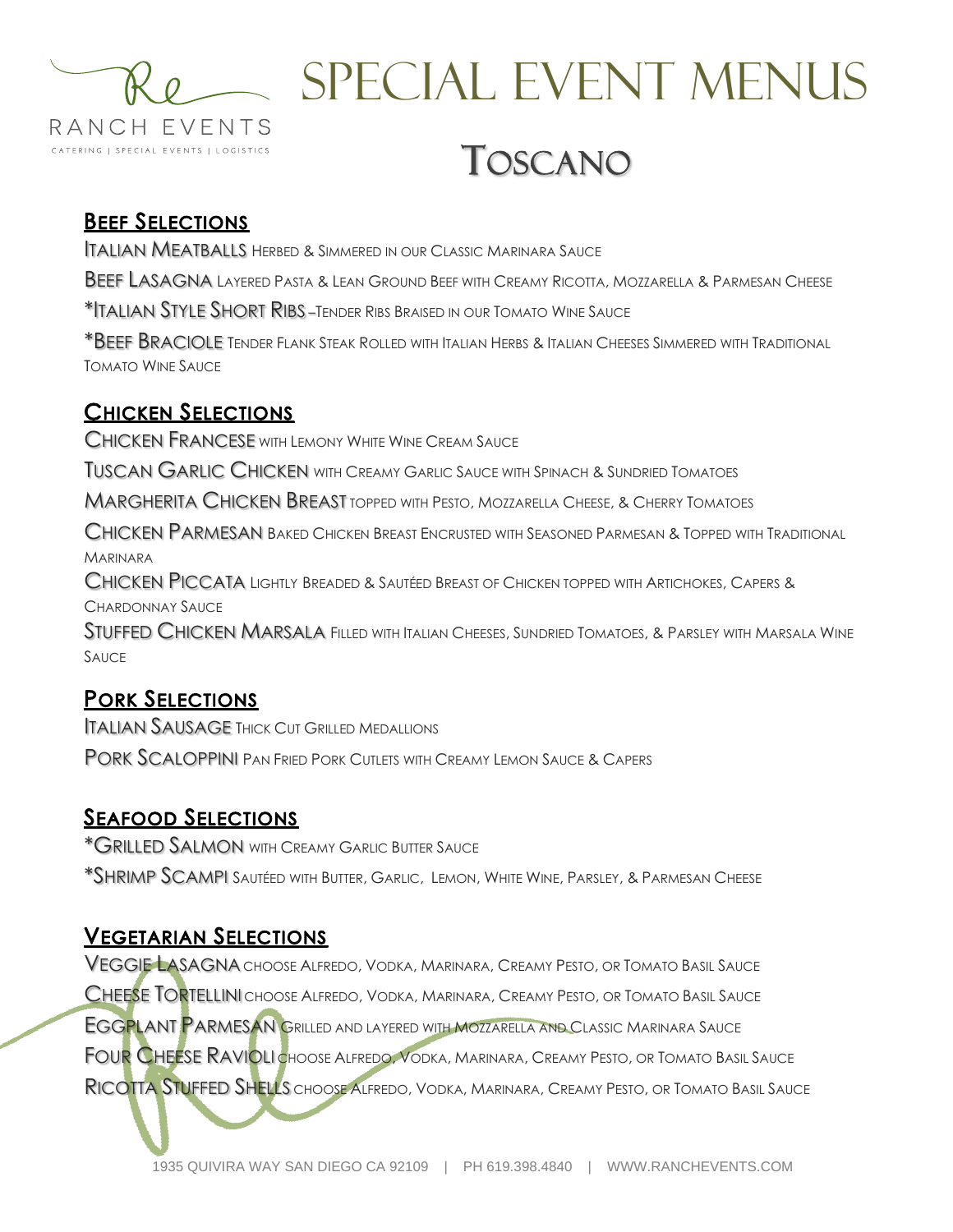

# SPECIAL EVENT Menus

BRUSCHETTA STUFFED PORTOBELLA BAKED WITH GRAPE TOMATOES, BASIL, GARLIC, OREGANO, MOZZARELLA, & PARMESAN CHEESE SPINACH LASAGNA RICOTTA ROLL-UPS CHOOSE ALFREDO, VODKA, MARINARA, CREAMY PESTO,

#### **SIDES OF PASTA & SAUCE** CHOOSE ONE

PENNE • BOW TIE • FETTUCCINI • CORKSCREW • SPAGHETTI • ORECCHIETTE WITH ALFREDO, VODKA, MARINARA, CREAMY PESTO, OR TOMATO BASIL SAUCE

**SIDES OF VEGGIES** CHOOSE ONE RED ROASTED ITALIAN POTATOES • ASPARAGUS SPEARS WITH PARMESAN • GRILLED ITALIAN VEGGIES • ZUCCHINI MEDLEY • BROCCOLI LEMON BUTTER SAUCE • BROCCOLI WITH CREAMY PESTO

#### **SALADS**

ANTIPASTO \*CAPRESE SALAD TOMATO BASIL SALAD CUCUMBER TOMATO SALAD SPINACH APPLE ALMOND SALAD

#### ASSORTED ITALIAN BREADS WITH BUTTER

**MENU INCLUDES: LINEN, CHINA, FLATWARE, AND GLASSWARE** 

#### **SERVICE STYLES**

BUFFETS MEALS -TWO ENTREES, TWO SIDES, TWO SALADS FAMILY STYLE MEALS - TWO ENTREES, TWO SIDES, ONE SALAD SEATED MEALS - ONE OR TWO ENTREES, TWO SIDES, ONE SALAD \*INDICATES UPGRADE/MARKET PRICE

21% SERVICE CHARGE | 7.75% SALES TAX

GOURMET COFFEE BAR REGULAR AND DECAFFEINATED COFFEE SERVED WITH CREAM, SUGAR & ASSORTED SYRUPS BEVERAGE STATION SWEET OR UNSWEETENED TEA, LEMONADE, ICED WATER, PASSION FRUIT & TROPICAL SYRUP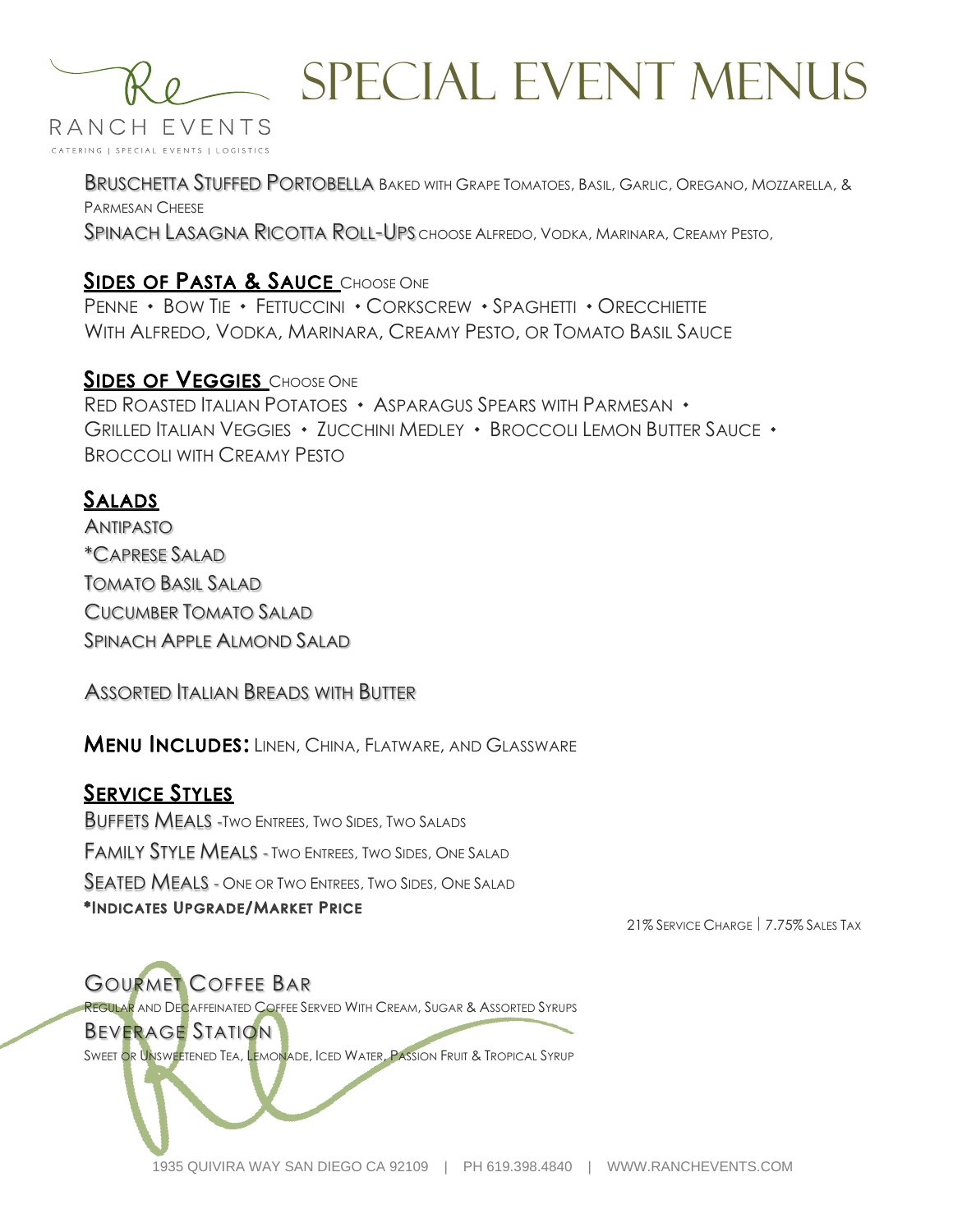

# SPECIAL EVENT Menus

# DESSERTS

#### COOKIES & DOUBLE FUDGE BROWNIES

CHOCOLATE CHIP, WHITE CHOCOLATE CHIP, OATMEAL RAISIN COOKIES

#### PIES PIES PIES

TIERED DISPLAY OF APPLE, CHERRY, PEACH, & PUMPKIN CHOCOLATE CREAM, COCONUT CREAM, LEMON MERINGUE

#### CAKES OR CUPCAKES GALORE

TIERED DISPLAY OF CAKES, CHOOSE FROM: CHOCOLATE TRUFFLE, CARROT CREAM CHEESE, TIRAMISU, CHAMPAGNE RASPBERRY, MARBLE STRAWBERRY, LEMON, AND WHITE CHOCOLATE RASPBERRY SWIRL

#### CHEESE CAKES GALORE

TIERED DISPLAY OF CREAMY CHEESE CAKES WITH TOPPINGS STRAWBERRY, BLUEBERRY, CHERRY, RASPBERRY, APPLE,HOT FUDGE, CARAMEL

#### MINI PASTRIES

CHOOSE SIX: COOKIES, BROWNIES, LEMON BARS, CHEESECAKE, ECLAIRS, CREAM PUFFS, WHITE & DARK CHOCOLATE STRAWBERRIES, CANNOLI, DESSERT SHOTS MINI PIES &TARTS: APPLE, CHERRY, PEACH PIES, LEMON MERINGUE, COCONUT CREAM, CHOCOLATE

#### POTS DE CREME

CREME BRULE, CHOCOLATE, MOCHA, CARAMEL ,&CINNAMON

#### DOUBLE FUDGE BROWNIE AND ICE CREAM SUNDAE BAR\*

WARM DOUBLE FUDGE BROWNIE AND VANILLA ICE CREAM WITH OREOS, BERRIES, GUMMY BEARS M&M'S,HOT FUDGE, CARAMEL, AND WHIPPED CREAM

#### CHOCOLATE FOUNTAIN\*\* OR FONDUE

DARK OR WHITE CHOCOLATE WITH YOUR CHOICE OF SIX DIPPING DELIGHTS! STRAWBERRIES, PINEAPPLE, MARSHMALLOWS, OREOS, RICE KRISPY TREATS, BROWNIE BITES, MACAROONS, PRETZELS, NUTTER BUTTERS, WAFER COOKIES, BUTTER COOKIES

#### DESSERT CREPE STATION\*

LIGHTLY SWEETENED CREPES MADE TO ORDER, WITH: VANILLA ICE CREAM, BERRIES, CINNAMON SUGAR CUSTARD, HOT FUDGE, CARAMEL & WHIPPED CREAM

FLAMBÉ STATION\* <sup>B</sup>ANANAS FOSTER &CHERRIES JUBILEE WITH VANILLA ICE CREAM

#### SEASONAL FLAVORS & DÉCOR AVAILABLE FOR THE HOLIDAYS

WHITE & DARK CHOCOLATE BARK, GINGER BREAD, MARSHMALLOW FUDGE, PUMPKIN, APPLE SPICE, RED VELVET, WHITE CHOCOLATE RASPBERRY SWIRL

\*CHEF ENHANCED \*\*MINIMUM 60 PRICES BASED ON 100 GUESTS 21% SERVICE CHARGE 7.75% SALES TAX